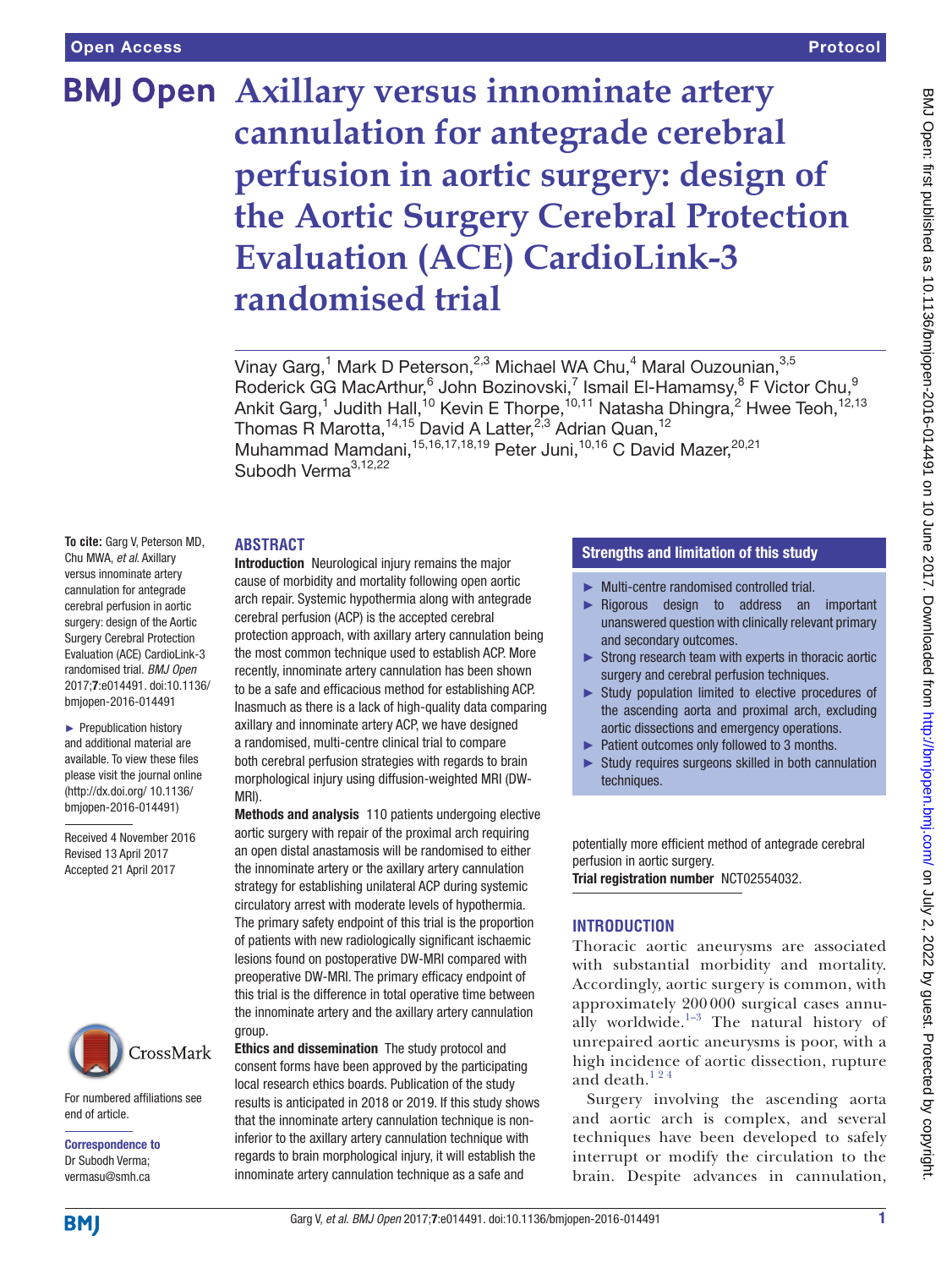cerebral perfusion and temperature management, neurological injury remains the most dreaded complication of aortic arch surgery. $35$  Manifestations of such injury may range from fatal or severe/irreversible injury to milder transient ischaemic attack (TIA), or neurocognitive injury.[2 3 5 6](#page-8-2)

Current practice for proximal aortic arch surgery with regards to neuroprotection strategies include deep hypothermic circulatory arrest (DHCA) alone, retrograde cerebral perfusion with DHCA, antegrade cerebral perfusion (ACP) with DHCA and moderate hypothermic circulatory arrest with  $ACP<sup>67</sup>$  In addition to moderate hypothermia, ACP via right axillary artery cannulation has become a preferred approach for cere-bral protection during aortic surgery.<sup>[7](#page-8-4)</sup> Although ACP via the axillary artery has been shown to improve survival and neurological outcomes after aortic aneurysm repair compared with retrograde cerebral perfusion, there are several associated risks. $6-14$  The axillary approach increases the risk of brachial plexus injury, seromas, arm hyper-perfusion and limb ischaemia, and it requires additional surgical dissection, increasing the total operative time required, particularly in patients with obesity or challenging anatomy.[10 15](#page-8-5) A novel approach for delivering ACP via cannulation of the innominate artery has recently emerged [\(figure](#page-2-0) 1).<sup>16</sup> First devised by Banbury and colleagues in 2000, several retrospective studies and case series have shown innominate artery cannulation to be relatively safe with a low rate of surgical mortality and neurological injury.<sup>[10 16–22](#page-8-5)</sup> A retrospective analysis comparing innominate artery cannulation with axillary artery cannulation showed no significant differences in neurological complications.<sup>[15](#page-8-7)</sup> However, data evaluating innominate artery cannulation are confounded by potential selection bias with respect to the complexity of patients chosen for each strategy. Although worldwide many surgeons have adopted the innominate artery cannulation strategy in favour of the axillary artery strategy, there are no randomised trial data to help objectively evaluate safety and efficacy of this technique. Given the grave consequences of inappropriate and/or inadequate cerebral protection, a randomised trial to compare each surgical strategy is needed. We describe herein the protocol for the prospective Aortic Surgery Cerebral Protection Evaluation (ACE) CardioLink-3 randomised trial that has been designed to establish the efficacy and safety of innominate artery cannulation versus axillary artery cannulation for ACP in patients undergoing proximal aortic arch surgery with hypothermic circulatory arrest.

#### **Study Purpose**

The purpose of this trial is to compare innominate artery cannulation to axillary artery cannulation as a means of cerebral protection during moderate hypothermic circulatory arrest in subjects undergoing surgery for aneurysms of the ascending aorta and proximal arch. The primary safety objective of this study is to

determine whether the innominate artery cannulation technique is non-inferior to the axillary artery cannulation technique for establishing ACP with regards to brain morphological injury on diffusion-weighted magnetic resonance imaging (DW-MRI). The primary efficacy objective is to determine if the innominate artery technique is superior to the axillary artery technique with respect to surgical operative time.

The secondary objectives are to determine whether innominate artery cannulation for ACP is non-inferior to axillary artery cannulation with regards to postoperative 30 day mortality, and clinical and biomarker evidence of neurological injury and cognitive dysfunction.

#### **METHODS**

#### **Study Design Summary**

This is a multi-centre, two-arm randomised controlled, non-inferiority trial comparing a novel strategy for establishing ACP via innominate artery cannulation versus traditional axillary artery cannulation in patients 18 years and older undergoing elective repair of the ascending aorta and proximal arch requiring moderate hypothermic circulatory arrest and an open distal anastomosis. Patients undergoing surgery for aortic dissection, emergent or urgent operations, and total arch repair will be excluded. Furthermore, patients who cannot undergo MRI, or are using an investigational drug/device at the time of enrolment, or are a part of another clinical trial will also be excluded. Patients will be eligible for randomisation regardless of the proximal extent of the aortic repair (ie, root replacement vs. valve repair/replacement vs. supracoronary aortic repair). The patient will only remain in the study if the surgeon confirms the technical acceptability of either technique, as to allow for safe randomisation. Patients will then be randomly allocated 1:1 to undergo either the innominate or axillary cannulation strategy [\(figure](#page-3-0) 2). All participating centres are academic hospitals within Canada who have expertise in cardiac and aortic surgery (see online supplementary appendix 1). The trial has been registered at ClinicalTrials.gov (Identifier: NCT02554032).

#### **Randomisation**

Patients will be randomised in a 1:1 ratio, stratified by surgical centre, on the day of the scheduled ascending aorta operation to either the innominate artery cannulation strategy or the axillary artery cannulation strategy for establishing ACP during hypothermic circulatory arrest. The randomised assignments will be generated on a computer by a study statistician and will employ random permuted blocks of varying sizes. Randomisation will be centralised, web-based and generated by the Applied Health Research Center at the Li Ka Shing Knowledge Institute of St. Michael's Hospital.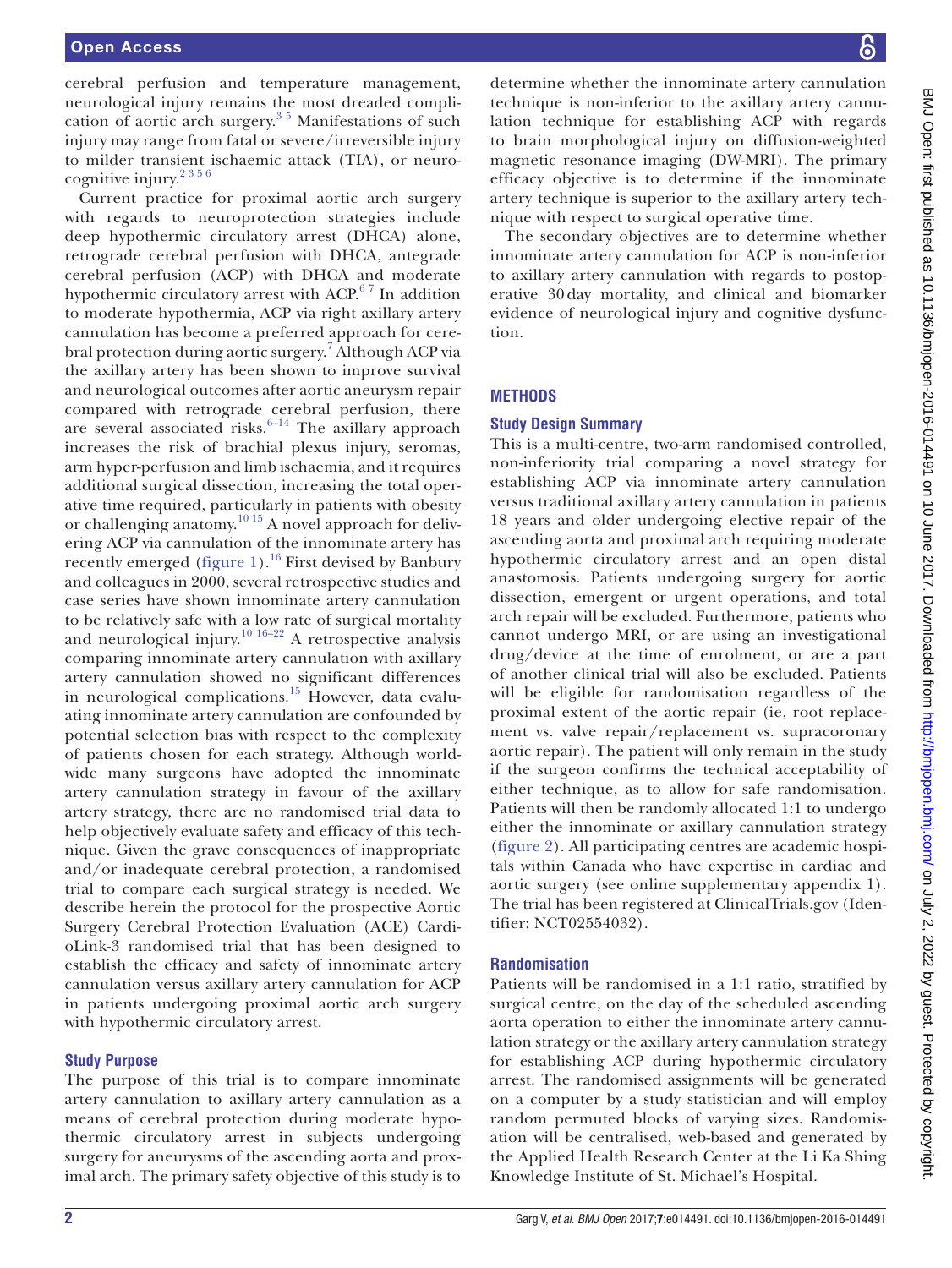

<span id="page-2-0"></span>Figure 1 Surgical technique used in innominate artery cannulation (with permission from Garg *et al*).<sup>[16](#page-8-6)</sup> (A) The innominate vein is isolated, retracted and the base of the innominate artery mobilised. Two purse string sutures are placed on the anterior wall of the proximal innominate artery before dilators and the cannula are inserted over a guide wire. (B) Antegrade cerebral protection is initiated by clamping the base of the innominate artery and connecting the afferent limb of the cardiopulmonary bypass circuit to the 14 or 16 Fr cannula. (C) After the distal anastamosis is completed, antegrade cerebral protection is discontinued, and the aortic line is connected to the 8mm side limb. The graft is clamped distally and full cardiopulmonary bypass is resumed. Proximal reconstruction is performed.

#### **Surgical strategy**

The surgical strategy will be standardised among the enrolling aortic surgeons/centres.

#### Innominate artery cannulation

After median sternotomy and systemic heparinisation, the distal aneurysmal ascending aorta will be

cannulated using a standard 7 or 8 mm arterial cannula. Standard central venous cannulation is employed and cardioplegia management is left at the discretion of the individual surgeons; cardiopulmonary bypass (CPB) and systemic cooling will be initiated. During the cooling phase, the ascending aorta and proximal arch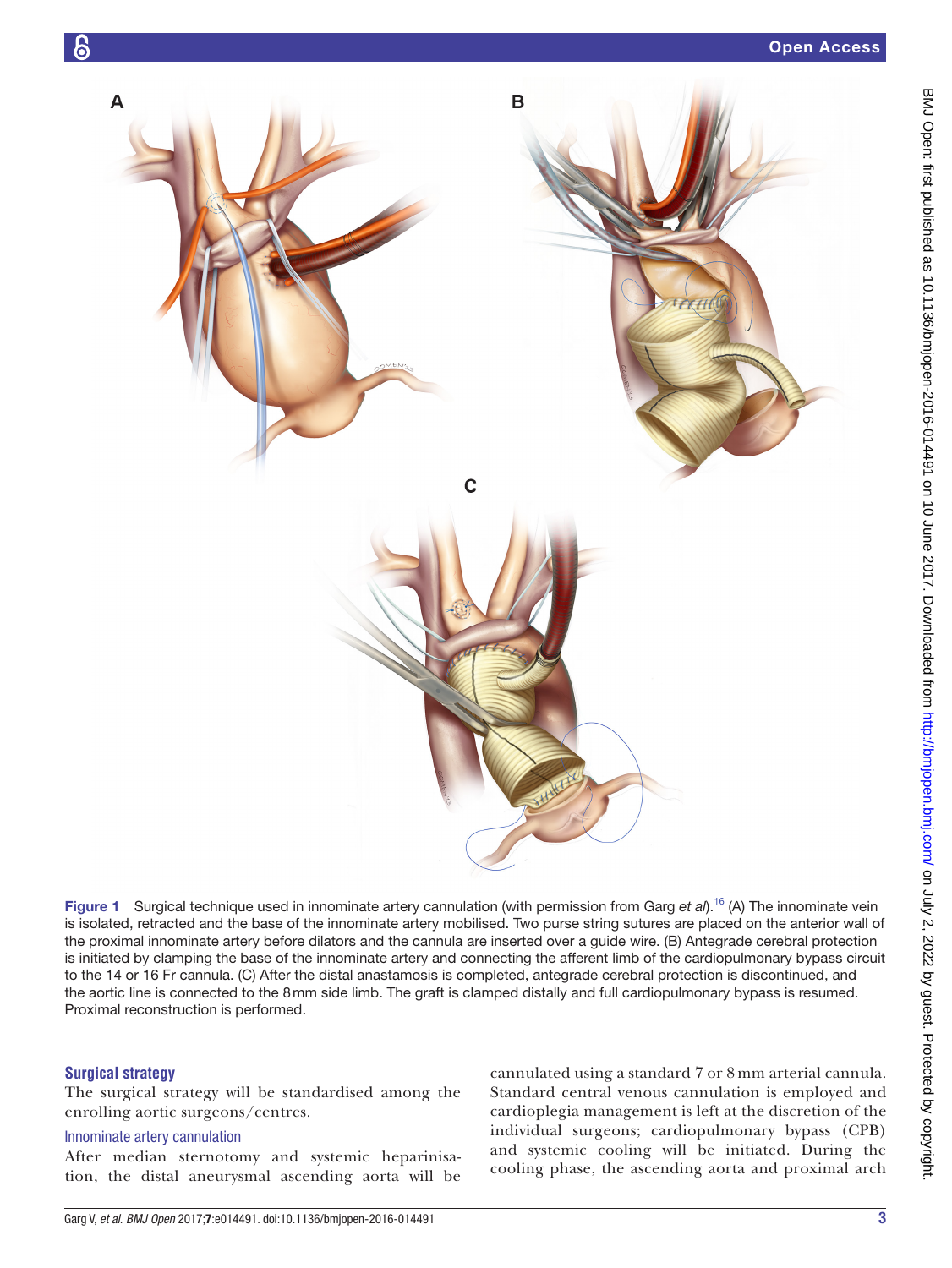$\blacksquare$ 

the right innominate artery

- DW-MRI



<span id="page-3-0"></span>Figure 2 Study schematic of the ACE CardioLink-3 randomised trial.

will be mobilised, the innominate vein will be isolated and gently dissected, and the base of the innominate artery will be exposed. Two purse string sutures of 4-0 polypropylene will be placed on the anterior wall of the proximal innominate artery. Once the nasopharyngeal temperature is approximately 26°C, the innominate artery will be cannulated with a 0.035-inch J wire and sequentially dilated using 8/10F and 12/14F dilators. A 14F or 16F cannula with side perforations for gentle dispersion of the perfusate will then be inserted over a guide wire. The period of circulatory arrest with ACP will be initiated by clamping the base of the innominate artery and connecting the afferent limb of the CPB

circuit to the cannula using a 3/8 to 1/4 connector. Moderately cold blood (24°C–26°C) will be delivered at a flow rate of  $10-12 \text{ mL/kg/min}$  to achieve a right brachial pressure of 50–70 mm Hg. The distal anastamosis will be performed as either a bevelled hemiarch or an end-to-end anastamosis using a woven polyester graft with an 8 mm side limb. Once the distal anastamosis is complete, the aortic line will be connected to the side limb of the graft, air will be flushed from the graft, the graft clamped and full CPB will be resumed. At that time, ACP will be discontinued. Following 5 min at 26°C, rewarming will resume and the proximal recon-struction will be completed.<sup>[16](#page-8-6)</sup>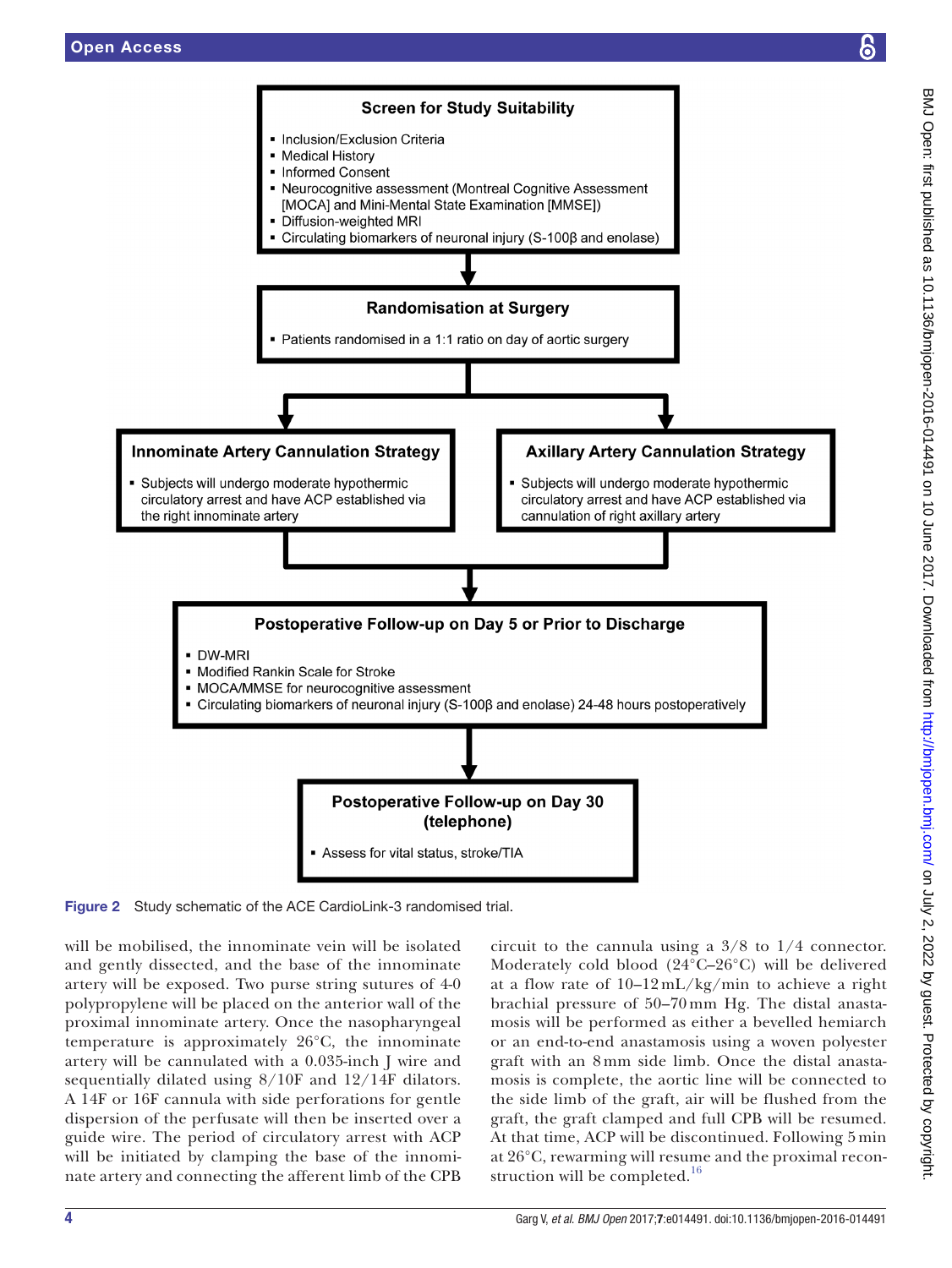# Axillary artery cannulation

Patients randomised to the control group will undergo axillary artery cannulation as routinely performed. The details of this operation have been previously described.<sup>15</sup>

# **Outcomes**

#### Primary outcome

The primary safety endpoint of this trial is the proportion of patients with new radiologically significant ischaemic lesions. Two independent neuroradiologists who are blinded to treatment assignment will adjudicate this primary endpoint. New radiologically significant ischaemic lesions will be defined as severe white matter injury or an infarction involving the basal ganglia, thalamus or internal capsule or a large hemispheric infarction present on the postoperative DW-MRI. Each patient will have a preoperative DW-MRI to serve as the baseline study for comparison, to ensure the highest quality data. Severe white matter injury will be defined as six or more punctate lesions, or two or more lesions of 4mm or larger size. $5$  We have included the size of the ischaemic lesions as a defining criterion for severity as the volume of ischaemic lesions is a known independent predictor of stroke outcome.[23 24](#page-8-9) Furthermore, it has been shown that the number of DW-MRI lesions is only likely to be clinically relevant if the individual lesion is large. $5^{25\,26}$ 

The primary efficacy endpoint of this trial is the difference in total operative time between the innominate artery cannulation group and the axillary artery cannulation group.

# Secondary outcomes

Differences in the following secondary outcomes between both surgical strategies will be assessed:

- 1. 30day all-cause postoperative mortality.
- 2. Postoperative stroke or TIA in hospital and at 30 days.
- 3. Neurocognitive dysfunction at postoperative day 4 and at 3month follow-up as assessed by the Mini-Mental State Examination (MMSE) and Montreal Cognitive Assessment (MOCA) tests. Both the MOCA and MMSE have been validated for cognitive screening in patients with cerebrovascular disease. $27-29$
- 4. DW-MRI parameters including number of total ischaemic lesions, total ischaemic volume of lesions, single lesion volume, watershed injury, intraparenchymal haemorrhage, cerebral haemorrhage, intraventricular haemorrhage, subdural haemorrhage, subarachnoid haemorrhage and partial cerebral sinovenous thrombosis.
- 5. Preoperative and postoperative serum levels of circulating biomarkers of neuronal injury (S-100β and neuron-specific enolase, NSE).
- 6. Postoperative sepsis, delirium, seizure, encephalopathy, atrial fibrillation, postoperative myocardial infarction (MI) and reoperations.
- 7. Total length of ICU stay, and number of hours of required intubation and ventilation.
- 8. Seroma, brachial plexus injury, reduced arm mobility and pain, and arm ischaemia.
- 9. Total CPB time, total cross-clamp time, total systemic circulatory arrest time, total ACP time, total cooling time (minutes), rewarming time, nadir nasopharyngeal temperature (°C), postoperative haemoglobin, perioperative red blood cell (RBC) transfusion, perioperative inotrope or vasopressor use.
- 10. Cerebral oximetry will be monitored intraoperatively using bilateral non-invasive near-infrared spectroscopy. The following data will be evaluated: baseline  $O_2$  saturation while awake, total number of desaturations, that is, <20% of baseline, the total area under the curve of percent saturation over time below 20% of baseline, minimal value reached and the maximum change from baseline values.

# **Data Collection**

# **Preoperative**

The screening visit will occur at the time of the initial appointment where the patient will be seen by the cardiac surgeon for evaluation and consideration of aortic surgery. Patients who are booked for elective ascending aortic surgery with a planned open distal anastamosis and moderate hypothermic circulatory arrest will be assessed for eligibility in the clinical trial. Study co-ordinators will review the study with potential participants and, on agreement to participate, obtain informed written consent.

The following baseline information will then be collected at either this initial visit or at the time of the preoperative anaesthesia clinic visit:

# Clinical information

Demographics (age, sex), medical history including hypertension, diabetes mellitus, dyslipidaemia, heart failure or left ventricular (LV) dysfunction (latest echocardiography (ECHO) or cardiac catheterisation), New York Heart Association (NYHA) class, previous history of stroke, TIA, or systemic embolism, renal disease, peripheral vascular disease, coronary artery disease, previous coronary angioplasty with or without stent, chronic obstructive pulmonary disease (COPD), smoking history, pulmonary hypertension (from latest ECHO or cardiac catheterisation), congenital aortic disease, previous cardiac surgery, history of atrial fibrillation and Euro-SCORE II.

# Physical examination information

Height (cm), weight (kg) and body surface area.

# Laboratory/tests

We will obtain baseline haemoglobin (g/L), creatinine  $(\mu \text{mol/L})$ , baseline biomarkers of neuronal injury (S-100β and NSE) and a 12-lead ECG.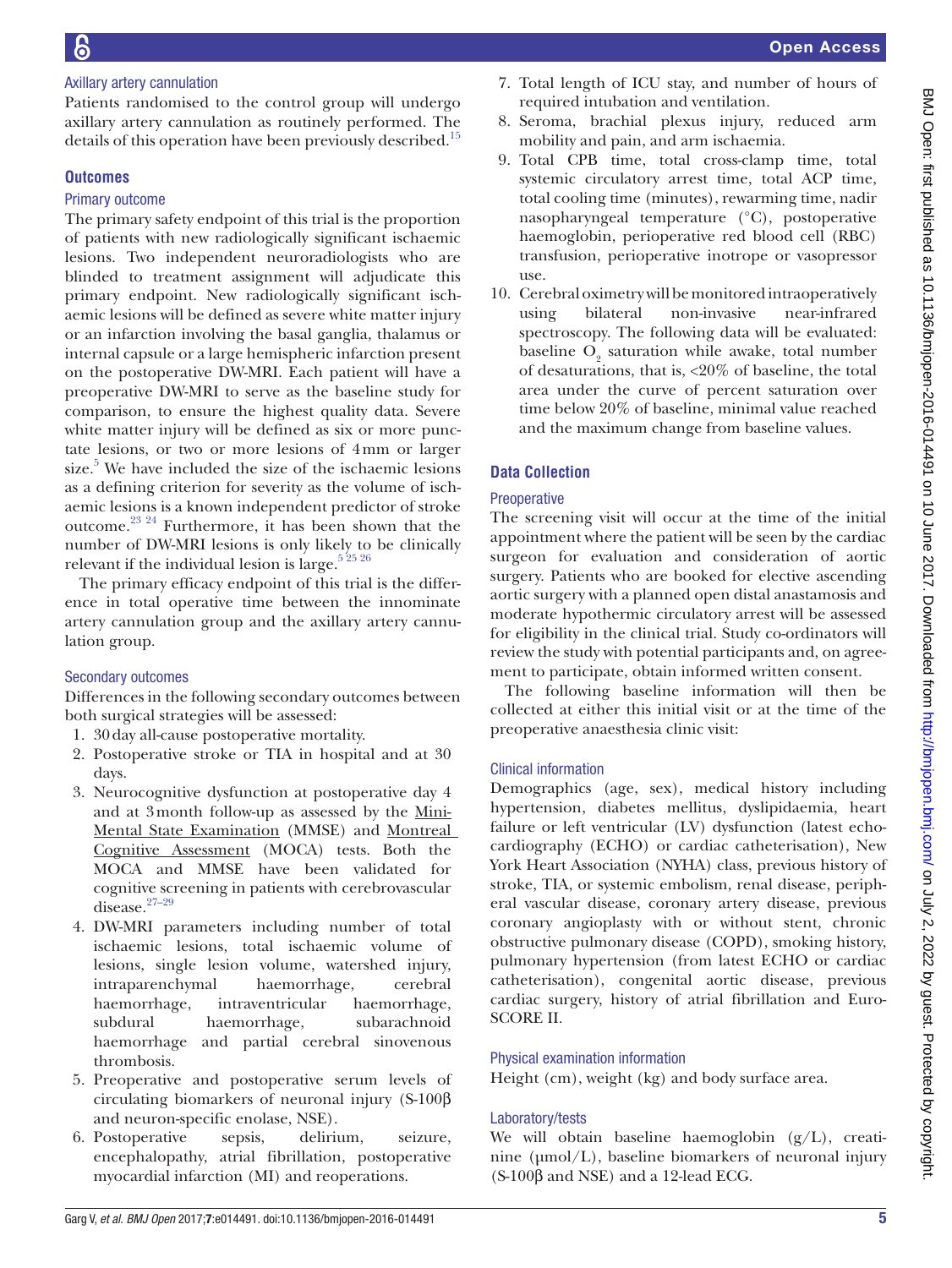DW-MRI will be completed prior to the surgical date.

# Neurocognitive tests

MMSE and MOCA will be carried out preoperatively.

#### Intraoperative

Intraoperative data collection will include total operative time (from skin incision to closure of the skin), total CPB time, total cross-clamp time, total circulatory arrest time, total ACP time, total cooling time, rewarming duration, nadir nasopharyngeal temperature, mean arterial systolic and diastolic blood pressure, nadir haemoglobin concentration (g/L), intraoperative RBC transfusion (units) and intraoperative inotrope or vasopressor use.

# Postoperative

Postoperative data will include total ICU stay, total ventilation time, postoperative hospital stay, in-hospital mortality, delirium, reoperations, postoperative MI, inotropic support, seizure, development of renal failure, atrial fibrillation, postoperative stroke, transfusion, sepsis and pulmonary complications. Serum S-100β and NSE levels will be drawn postoperatively at 24–48hours. At postoperative day  $4$  ( $\pm 3$  days), the patient will undergo postoperative DW-MRI. On the day of discharge, the patient will undergo testing for stroke/TIA using the Modified Rankin Scale in addition to repeat neurological physical examination. Neurocognitive testing will also be carried out on the day of discharge, and at the surgical follow-up visit conducted at 1 to 3 months postoperatively, using MOCA and MMSE tests.

# **Study Follow-up**

Subjects will be followed daily during their postoperative course in hospital. A phone call at postoperative day 30 will be conducted to assess for vital status, stroke and TIA. In addition, there will be a follow-up visit in 1 to 3 months postoperatively to reassess neurocognitive status.

# **Study sample size and power**

In this trial, the primary endpoint is the number of patients with new radiologically significant ischaemic brain lesions on DW-MRI, comparing preoperative and postoperative imaging. In accordance with previous literature, we anticipate that about 50% of patients will develop new, radiologically significant ischaemic lesions in the axillary cannulation group (control group).<sup>[5](#page-8-8)</sup> Based on a consensus of investigators from surgery, anaesthesia, neuroradiology and critical care, we have determined that an absolute difference of 25% is an acceptable non-inferiority margin. Finally, we have set the power of this trial at 80% (for the 25% margin) and a one-sided Type I error of 5% (non-inferiority comparisons are one sided by definition). Under these assumptions and conditions, a sample size of 100 subjects (50 per group) is required. Finally, we factor in a 10% attrition rate to arrive at a final sample size of 110. This sample size also gives us greater than 80% power to detect a difference of 45min in total

operative time between the axillary artery and innominate artery cannulation strategies.

# **Data analysis**

The primary safety analysis is a non-inferiority comparison of the proportion of patients acquiring new severe brain lesions. The observed difference will be compared against the non-inferiority margin of 25% using a one-sided z-test. Since the intention-to-treat approach employed in superiority trials biases towards no difference, it is inappropriate in the non-inferiority trial where lack of difference is the goal. Therefore, the primary analysis will be a per-protocol analysis. The difference in proportions and 90% CIs (corresponds more closely to the one-sided test being used) will be reported. Given the non-inferiority design for the primary safety variable, non-inferiority comparisons of this outcome will use a one-sided alpha of 0.025.

Our primary efficacy endpoint, total operative time, will be tested for superiority. Thus, the total operative time will be compared with a two-sided t-test (alpha 0.05), and the mean difference and 95% CI will be reported.

Binary outcomes (30day mortality, stroke/TIA, neurocognitive dysfunction, delirium, seizures, encephalopathy, adverse events, local complications) will be compared using a  $\chi^2$  test or Fisher's exact test if expected counts are less than 5. For each outcome, the absolute risk difference and 95%CI will be reported. The quantitative DW-MRI parameters will be compared by t-tests and mean differences with 95% CIs will be reported. Whether or not patients experienced none, a single or multiple new lesions will be compared by a  $\chi^2$  test. The mean levels of postoperative biomarkers (S-100β and NSE) will be compared. The adjusted mean difference and 95%CI will be reported for each biomarker. Intraoperative characteristics will be compared with t-tests and mean differences with 95% CIs will be reported.

The p values to be reported will not be corrected for multiple comparisons. We will finalise the statistical analysis plan prior to locking of the database.

# **DISCUSSION**

Axillary artery cannulation for achieving ACP with moderate levels of hypothermia is the currently preferred approach for establishing cerebral perfusion during aortic surgery. We describe the first prospective, randomised controlled trial evaluating the safety and efficacy profile of ACP via cannulation of the innominate artery in comparison to axillary artery cannulation.

We selected new radiologically significant ischaemic brain lesions as defined by DW-MRI as our primary safety endpoint. DW-MRI has a sensitivity and specificity of 92% and 97%, respectively, in detecting new ischaemic lesions. Identification of restriction in diffusion of water molecules suggests cerebral ischaemia. Normal tissue appears grey on DW-MRI due to the Brownian motion and diffusion of water molecules. Ischaemic tissue, however, due to the prevention of normal loss of MRI signal by restricted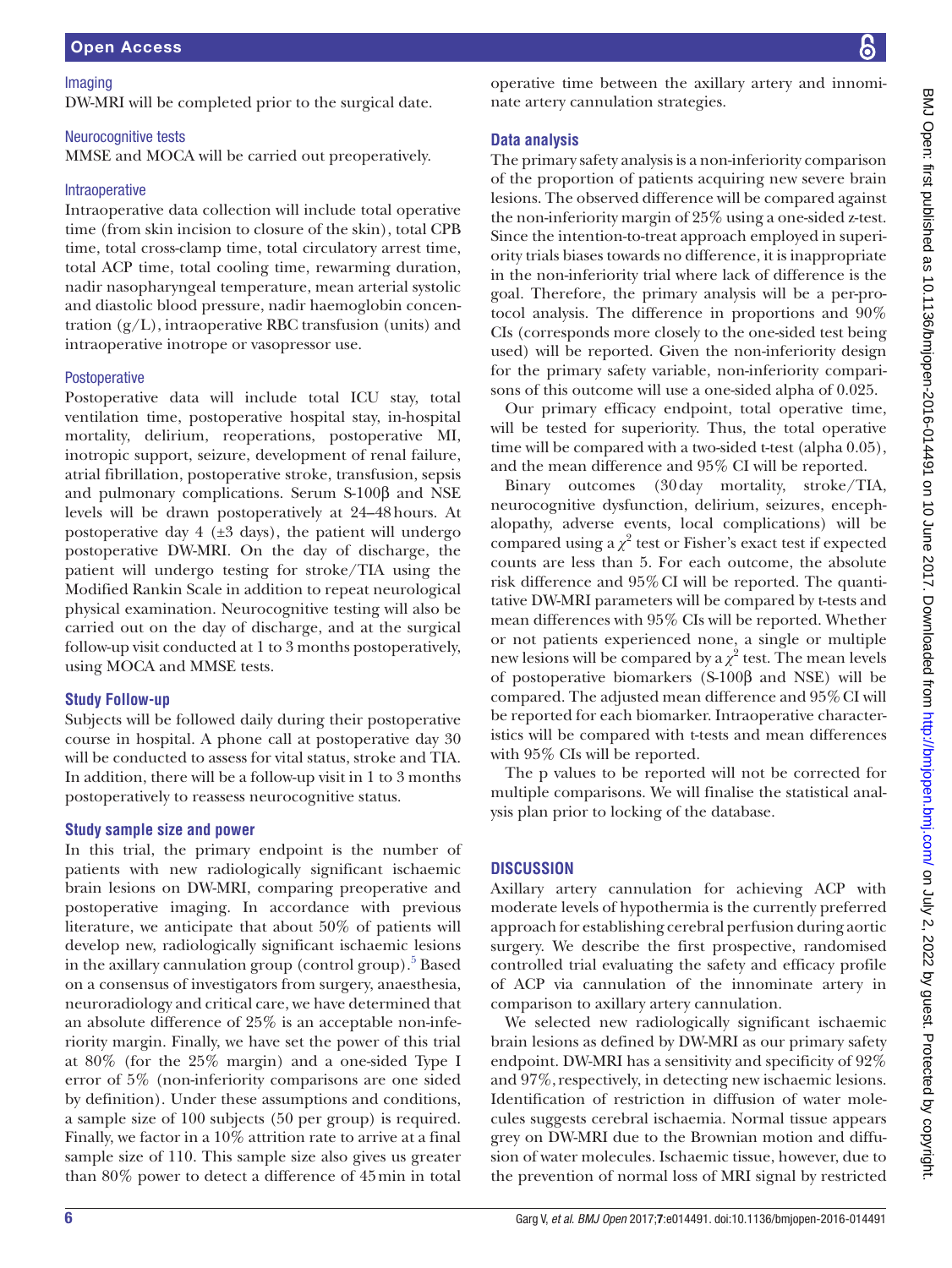diffusion, appears bright white. These differences are apparent within 5 days of injury.<sup>25</sup>

DW-MRI as a modality to assess neurological injury has been validated in the transcatheter aortic valve implantation (TAVI) population, and more recently in aortic surgery studies and trials. These studies have demonstrated that the number of new ischaemic lesions, in addition to the size of these lesions together, is the most prognostically significant measure.<sup>23–25</sup> Recent literature shows that the rate of new ischaemic brain lesions on DW-MRI after aortic surgery ranges from  $40\%$  to  $60\%$ .<sup>53031</sup> A recent clinical trial in neonatal aortic arch surgery also employed DW-MRI as a surrogate of neuronal injury comparing ACP to DHCA. This non-inferiority trial used location, number of lesions and size of lesions to charac-terise severity of injury.<sup>[5](#page-8-8)</sup> We used these data to inform our primary endpoint.

By comparing DW-MRI preoperatively and postoperatively, we will be able to effectively quantify new, radiologically significant ischaemic brain lesions. Furthermore, given that DW-MRI is highly sensitive for ischaemic brain lesions, it also has an ability to detect 'silent' brain injury. Silent brain injury has been shown to be a risk factor for delayed neurological decline.<sup>25 32 33</sup> Retrospective studies evaluating innominate or axillary artery cannulation have primarily assessed clinical endpoints such as stroke or temporary neurological deficits. As such events are relatively rare, it is difficult to assess for true differences in outcomes between treatment modalities with the sample sizes available for aortic surgery. Thus, new, radiologically significant ischaemic brain lesions found on DW-MRI serve as a useful surrogate marker for risk of neurological injury. The high incidence of new ischaemic brain lesions post-aortic surgery allows us to efficiently assess our outcome with a relatively small sample size of 110 subjects.

In addition to imaging, this trial aims to assess neurological injury by comparing preoperative and postoperative levels of circulating biomarkers of neuronal injury, specifically NSE and S-100β. There is extensive literature that shows that proteins that are synthesised by astroglial cells or neurons, and that cross the blood–brain barrier, can be correlated in peripheral blood with brain injury. $34-37$ S-100β is a small dimeric cytosolic protein that exists in multiple forms, with the beta form noted to be highly specific for the central nervous system. $34$  NSE is a dimer found in neurons and belongs to a group of hydrolytic enzymes. It is also present in erythrocytes, platelets, plasmatic cells and lymphocytes, which is why it is present in peripheral blood at very low physiologic concentrations[.34](#page-8-12)

Given that these biomarkers are present at levels from nil to very low physiologic concentrations at baseline, and S-100β especially is very sensitive for detection of intracranial pathology, elevations in these markers postoperatively will suggest neuronal injury secondary to the procedure. Collecting preoperative and postoperative samples will allow us to correlate serum levels with neuronal injury secondary to the aortic surgery specifically.

Furthermore, we will use two neurocognitive tests to detect neurocognitive decline postoperatively and will assess for differences between both cannulation strategies. Studies evaluating neuronal injury post-aortic surgery or TAVI have shown that neuronal injury does not always manifest overtly as stroke, but rather can present more subtly as neurocognitive decline. These features are often most prominent in those that have pre-existing neurological disease or vascular dementia.<sup>38</sup> As a part of our neurocognitive testing, we have chosen to use both the MMSE and MOCA. These are commonly used cognitive screening tools in clinical practice. The MMSE is designed to assess language and memory while the MOCA is designed to detect mild to moderate cognitive impairment. It has been found to have high sensitivity and specificity for detecting mild cognitive impairment. Although more sophisticated neurocognitive testing does exist, due to time constraints of performing such testing, and the lack of generalisability with such tests, the MOCA and MMSE were chosen for ease of administration and reproducibility of results. Furthermore, MOCA and MMSE have been employed in a number of cardiac surgery studies evaluating neurocognitive decline.<sup>27-29 38</sup>

It is important to recognise that there are important limitations of this trial. We have limited this randomised controlled trial to elective procedures on the ascending aorta and proximal arch. Patients planned for total arch replacement are excluded. Secondarily, we are not studying patients undergoing aortic dissection or urgent/ emergent operations. Emergency operations such as for aortic dissection would introduce many confounding variables and significantly impact the ability to accurately assess the safety and efficacy of innominate artery cannulation in comparison to axillary artery cannulation. In addition, our follow-up period ends at 1 to 3 months postoperatively; therefore, the long-term outcomes of the different antegrade cerebral perfusion strategies will not be assessed. However, the catastrophic consequences of inadequate cerebral perfusion are usually apparent soon after surgery. Furthermore, our trial assumes competency of the operating aortic surgeon for establishing both cerebral protection strategies. Poor outcomes that may be linked to techniques by surgeons less familiar with either the innominate or axillary artery cannulation technique will not be known since only surgeons who routinely practice aortic surgery are participating in this study.

#### **ETHICS AND DISSEMINATION**

The protocol and consent form was initially approved at the lead site (St. Michael's Hospital Research Ethics Board; protocol 15-071) and subsequently by all other participating local research ethics boards (see online supplementary appendix 2). This study is being carried out in accordance with the current International Conference on Harmonisation Guideline for Good Clinical Practice, Tri-Council Policy Statement: Ethical Conduct for Research Involving Humans and applicable local laws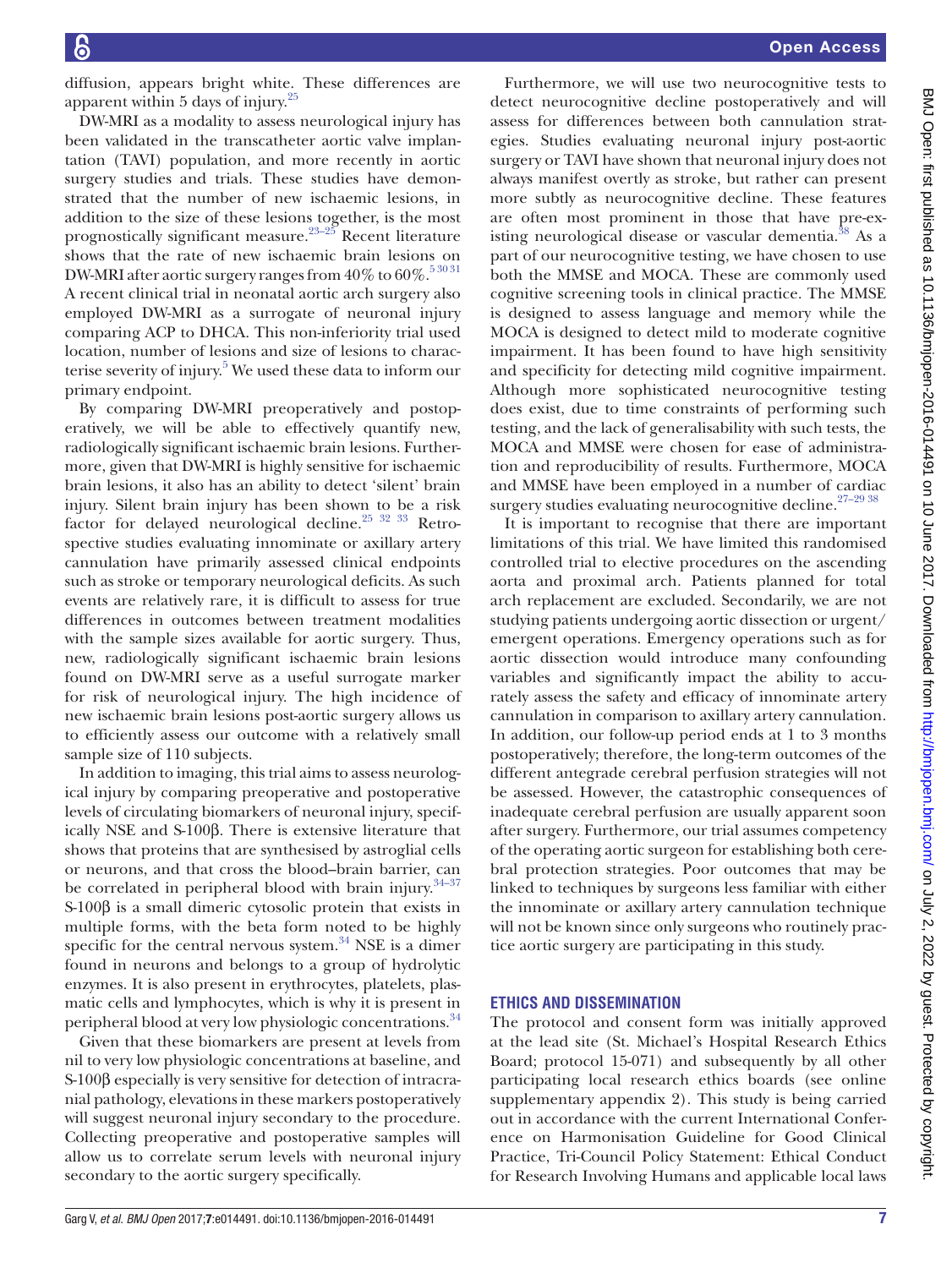and regulations. Protocol modifications will be communicated to each participating site and their respective research ethics committees. In addition, protocol amendments will be uploaded to ClinicalTrials.gov. As much data as possible will be contained in the published manuscript (and accompanying supplementary material), which is anticipated to occur in 2018 or 2019. There are no plans to provide public access to the participant-level database. All principal investigators will have access to the final cleaned data set. Site principal investigators will have access to their own site's data. All data sets will be password protected and any data to be disseminated will be de-identified.

#### **Patient Safety**

All subject-related information including case report forms, evaluation forms, reports etc. will be kept strictly confidential. All records will be kept in a secure, locked location and only research staff will have access to the records. Subjects will be identified only by means of a coded number specific to each subject. All computerised databases will identify subjects by numeric codes only and will be password protected.

An independent Data Safety and Monitoring Board (DSMB) composed of experts in cardiac surgery and perioperative care will be assembled to ensure patient safety, receive safety reports, provide feedback to the trial steering committee and ensure the study follows the highest ethical standards. The DSMB will be provided data on safety after enrolment of 1/3 and 2/3 of patients. The safety data will include all adverse events listed as primary and secondary outcomes. The DSMB will consider clinical and statistical significance, consistency of data over time, consistency of the direction of risk and benefit– risk ratios if there is consideration for recommendation for early trial discontinuation. In addition to receiving regular safety data reports, the DSMB will have the ability to request additional safety analyses or additional interim analyses and make any further recommendations to the steering committee about the safe conduct of the trial after considering all the available data and any new external data from relevant studies.

# **CONCLUSION**

This randomised controlled trial (see online supplementary appendix 3) is essential to definitively determine adequate brain protection strategies for patients undergoing aortic surgery on the ascending aorta and proximal arch with the use of moderate hypothermia and unilateral antegrade cerebral perfusion. Innominate artery cannulation is rapidly gaining interest as an alternative to axillary artery cannulation; however, there are no highquality prospective data to inform whether or not the two strategies are similar with respect to cerebral protection. Innominate artery cannulation has the potential to decrease surgical times and reduce complications associated with an axillary approach such as brachial plexus

injury, seroma formation and limb ischaemia. Decreased surgical times could lead to significant cost savings. The ACE CardioLink-3 trial will be the first randomised controlled trial designed to prospectively assess and compare the safety and efficacy of the innominate artery cannulation technique with the current standard of practice, axillary artery cannulation, for establishing ACP for patients having proximal aortic surgery. These data should aid surgeons in informed surgical decision making when considering cannulation techniques for aortic surgery.

#### Author affiliations

<sup>1</sup>Department of Internal Medicine, University of Toronto, Toronto, Ontario, Canada <sup>2</sup>Division of Cardiac Surgery, Li Ka Shing Knowledge Institute of St. Michael's Hospital, Toronto, Ontario, Canada

<sup>3</sup>Department of Surgery, University of Toronto, Toronto, Ontario, Canada

4 Division of Cardiac Surgery, London Health Sciences Center, University of Western Ontario, London, Ontario, Canada

5 Division of Cardiovascular Surgery, Peter Munk Cardiac Centre, University Health Network, Toronto, Ontario, Canada

<sup>6</sup>Division of Cardiac Surgery, University of Alberta Hospital, University of Alberta, Edmonton, Alberta, Canada

<sup>7</sup>Division of Cardiac Surgery, Royal Jubilee Hospital, University of British Columbia, Victoria, British Columbia, Canada

<sup>8</sup>Division of Cardiac Surgery, Montreal Heart Institute, Université de Montréal, Montréal, Québec, Canada

<sup>9</sup>Division of Cardiac Surgery, Department of Surgery, Hamilton General Hospital, McMaster University, Hamilton, Ontario, Canada

<sup>10</sup>Applied Health Research Centre, Li Ka Shing Knowledge Institute of St. Michael's Hospital, Toronto, Ontario, Canada

<sup>11</sup> Dalla Lana School of Public Health, University of Toronto, Toronto, Ontario, Canada <sup>12</sup>Division of Cardiac Surgery, Keenan Research Centre for Biomedical Science and Li Ka Shing Knowledge Institute of St. Michael's Hospital, Toronto, Ontario, Canada 13Division of Endocrinology & Metabolism, Li Ka Shing Knowledge Institute of St.

Michael's Hospital, Toronto, Ontario, Canada

<sup>14</sup>Department of Diagnostic and Therapeutic Neuroradiology, Keenan Research Centre for Biomedical Science of St. Michael's Hospital, University of Toronto, Toronto, Ontario, Canada

<sup>15</sup>Department of Medicine, University of Toronto, Toronto, Ontario, Canada <sup>16</sup>Institute of Health Policy, Management and Evaluation, University of Toronto, Toronto, Ontario, Canada

<sup>17</sup>Leslie Dan Faculty of Pharmacy, University of Toronto, Toronto, Ontario, Canada <sup>18</sup>Institute for Clinical Evaluative Sciences, University of Toronto, Toronto, Ontario, Canada

<sup>19</sup>Li Ka Shing Centre for Healthcare Analytics Research and Training (LKS-CHART), St. Michael's Hospital, Toronto, Ontario, Canada

<sup>20</sup>Department of Anesthesia, Li Ka Shing Knowledge Institute of St. Michael's Hospital, Toronto, Ontario, Canada

<sup>21</sup> Department of Anesthesia, University of Toronto, Toronto, Ontario, Canada <sup>22</sup>Department of Pharmacology and Toxicology, University of Toronto, Toronto, Ontario, Canada

Contributors VG, MDP, CDM and SV conceived the study and designed the study protocol. VG, MDP, CDM and SV significantly contributed to the planning of analyses of the data. VG, MDP, AG, CDM and SV drafted the manuscript. VG, MDP, MWAC, MO, RGGM, JB, IH, FVC, AG, JH, KET, ND, HT, TRM, DAL, AQ, MM, PJ, CDM and SV critically revised the manuscript for important intellectual content, reviewed and approved the final manuscript and agree to be accountable for all aspects of the work.

Competing interests MDP has received research grant support and speaker/ consulting honoraria from Edwards Lifesciences. MWAC has received speaker/ consulting honoraria from Medtronic, Canada, Edwards Lifesciences, Livanova and Symetis. The other authors have no conflicts to declare.

Patient consent Not obtained.

Provenance and peer review Not commissioned; externally peer reviewed.